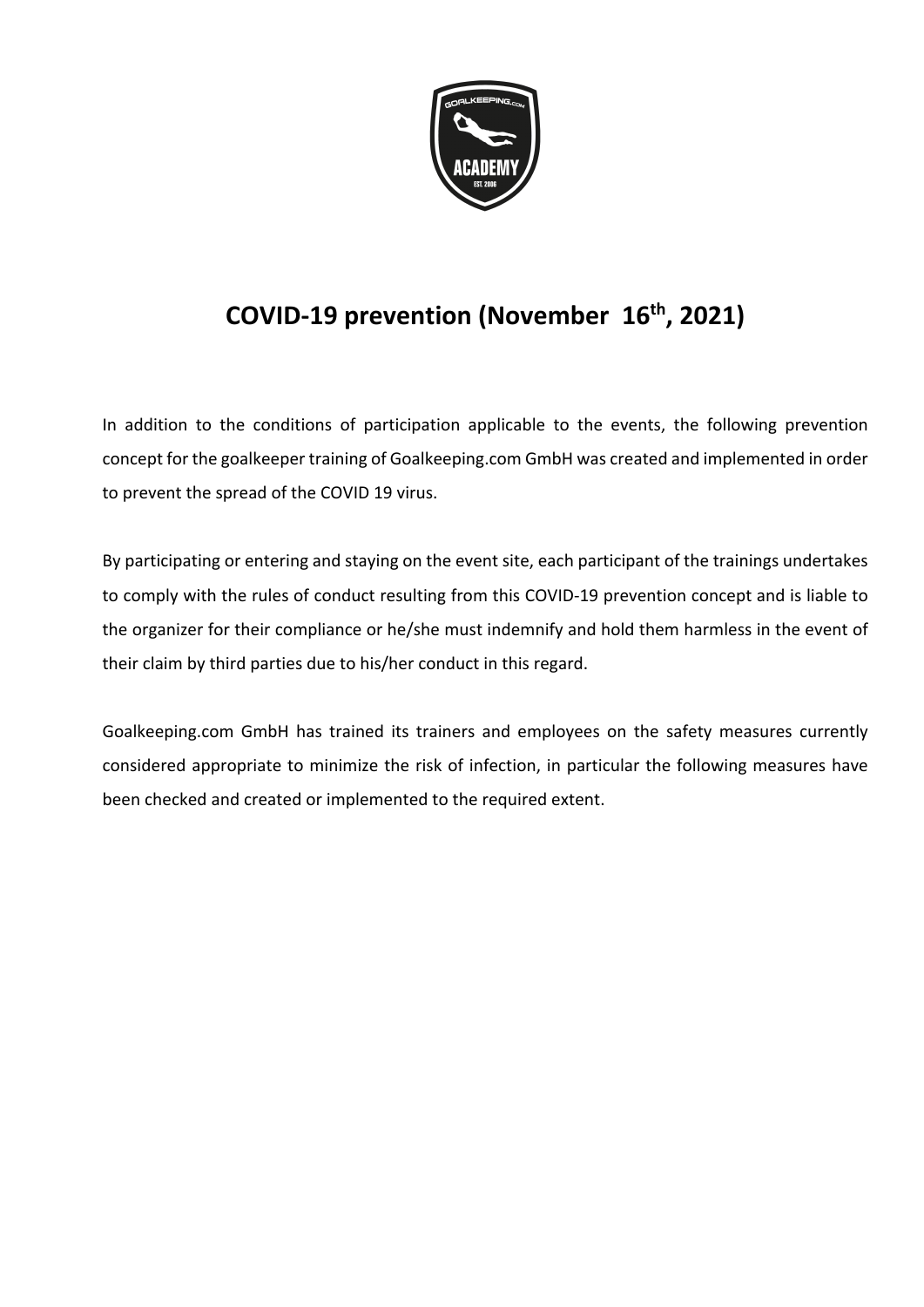

# **1. Detection of low epidemic risk**

All participants in the trainings, their parents, as well as all coaches and employees of Goalkeeping.com GmbH who are older than 12 years have to provide "3G proof" in order to prove their low epidemic risk. The 3G proof can basically be provided by a vaccination certificate, an antigen or PCR test as well as by a recovery certificate. The respective national and regional special rules must be observed.

For all events in Austria as well as in Bavaria and Baden-Württemberg, the "2G" rule applies to participants, as of 16 November 2021. Therefore, only vaccinated and recovered persons over 12 years of age have access. An exception still applies to the employees of Goalkeeping.com GmbH, who must provide 3G proof, as well as participants under the age of 12.

Due to the current dynamic situation and the rapidly changing rules, we recommend that you inform yourself independently about the current regulations in the region before attending an event of Goalkeeping.com GmbH.

# **2. General preventive measures**

#### **2.1 Rules of conduct**

The most important and effective measures for personal protection, as well as for the protection of other people from infection with pathogens of respiratory infections, good hand hygiene, correct cough etiquette and keeping a minimum distance (2 meters) from people. This includes, among other things:

- Regular hand washing, especially
- for at least 30 seconds.
- before and after preparation of food
- before eating.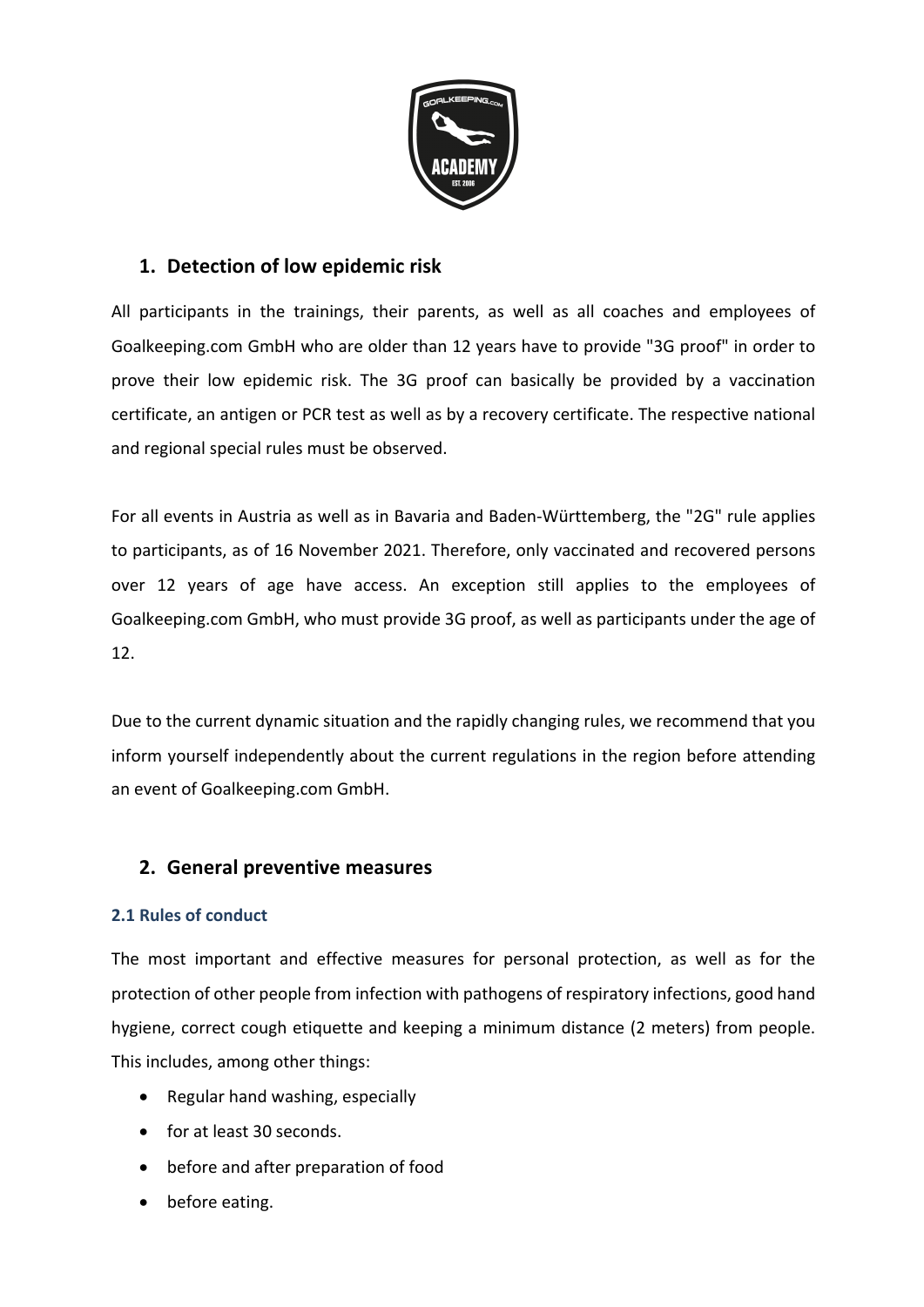

- after using the toilet and
- whenever the hands are contaminated.

In addition, hand disinfectants should be used regularly.

When entering public places in enclosed spaces (e.g. shopping) and on all public transport, a mechanical protective device (MNS) covering the mouth and nose area must be worn. The following must be observed, among other things, when wearing the protective device:

- Face Mouth and nose should be completely covered.
- Do not touch MNS while wearing.
- After use, touch only the lateral bands for removal.
- When coughing or sneezing, cover the mouth and nose with a bent elbow or a handkerchief and dispose of immediately. Do not touch your face with your fingers.

# **3. Preventive measures for training operations**

Goalkeeping.com GmbH has appointed a COVID-19 representative. The following preventive measures have been taken for the training operation:

#### **3.1 Duty to provide information / training**

All coaches and supervisors were informed about the following contents of this prevention concept:

- Rules of conduct on and off the pitch
- Rules of conduct from a hygienic point of view
- Rules for behavior when SARS-CoV-2 infection occurs
- Recommendations for the private sector
- Training in hygiene measures.

#### **3.2 Ensuring the health of participants, supervisors, trainers**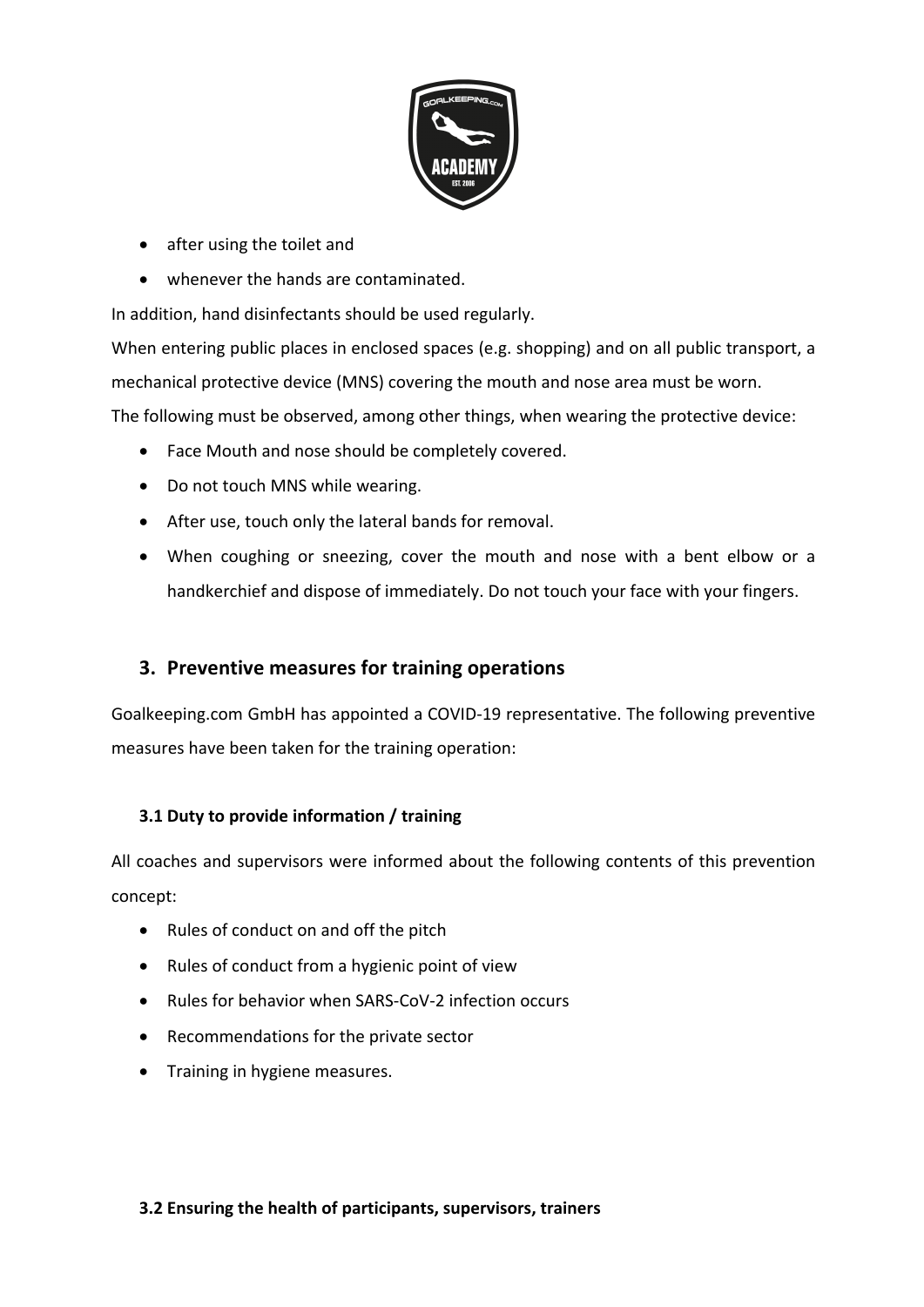

The training operation is allowed both outdoors and in closed rooms (sports hall etc.).

The following applies to the practice of sports:

Outdoors as well as in closed rooms, it is possible to practice sports in the usual team size. Full contact training is allowed.

# **4. Precautions in case of sars-CoV-2 infection**

#### **4.1 Collection of contacts (contact tracing)**

Goalkeeping.com GmbH ensures that the following data is collected from the training participants:

- First and last name
- Telephone number or e-mail address

This is done taking into account the data protection regulations. The persons are informed in advance specifically about the data processing.

#### **4.2 Dealing with possible infections regarding SARS-CoV-2**

In the event of symptoms of illness of any kind, no training operation is permitted for the persons concerned or any ongoing training operation must be stopped immediately. The data subject must:

- leave the sports facility immediately,
- inform the competent health authority (health hotline 1450),
- strictly follow their instructions, and
- of Goalkeeping.com GmbH of these instructions.

If a suspected case occurs outside the training, the health authority and the Goalkeeping.com Academy must be informed. If a confirmed case has occurred, the COVID-19 officer, as soon as they become aware of it, must inform the health authority.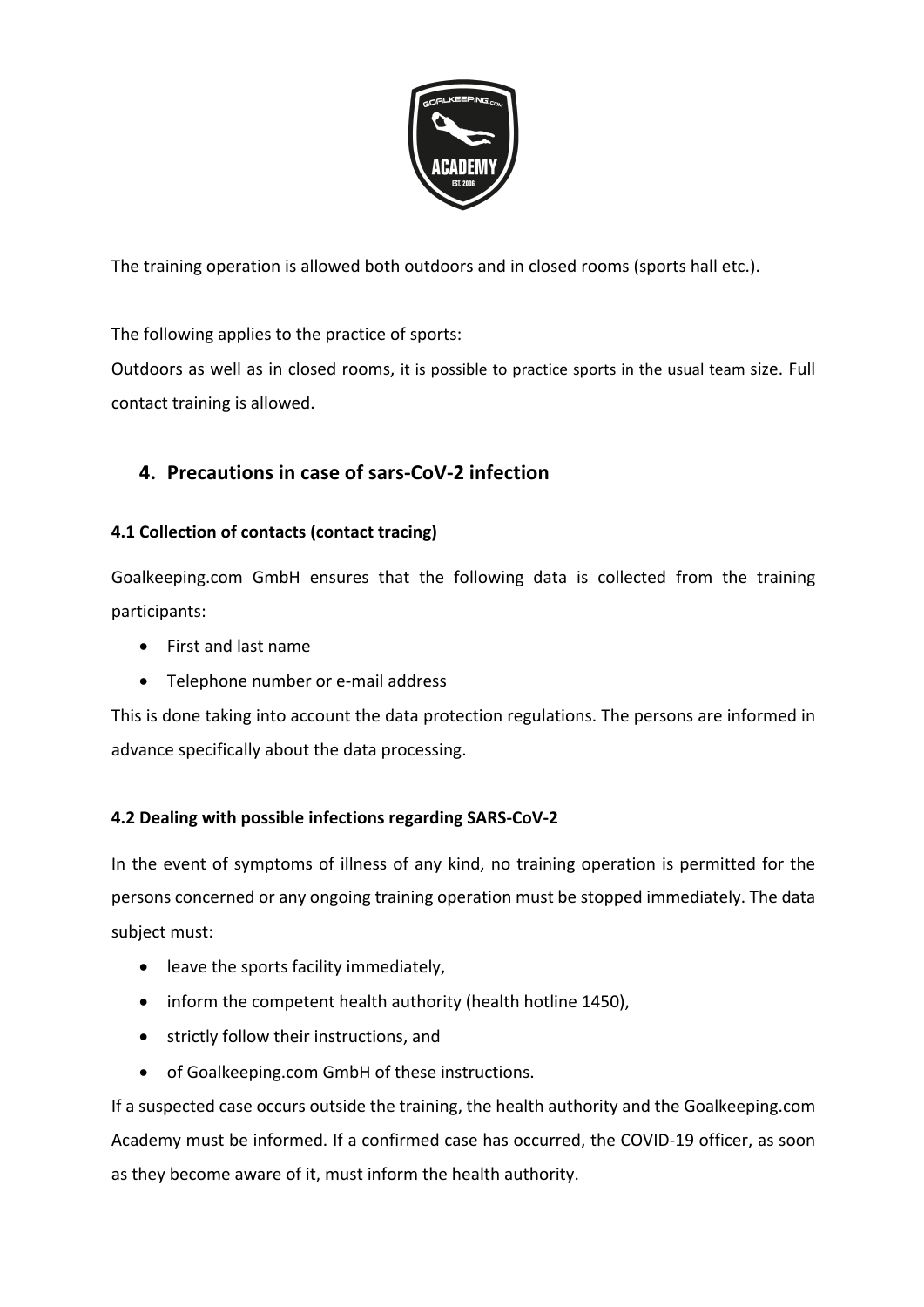

# **5. Hygiene and cleaning plan**

Unavoidable objects and contact surfaces (door handles, etc.) that can be touched with the hands are disinfected at least once a day. Toilet facilities and shower and washrooms are disinfected daily.

#### **5.1 Preventive measures during training**

The Goalkeeping.com Academy is responsible for the implementation of organizational and hygienic prevention measures to reduce the risk of infection of people in the environment.

#### **5.2 General measures**

In enclosed rooms (e.B cabins, but not in damp rooms), mouth-nose protection must be worn from the age of 6 or a respirator of protection class FFP2 without exhalation valve or an equivalent or higher standard mask from the age of 14.

The use of washrooms/toilet facilities is staggered in time so that the minimum distance of 2m can be maintained.

Hand sanitizers are provided at the training ground.

The hand hygiene disinfectants provided at the sports facility must be used when entering and leaving. This can be replaced by correct, thorough washing of hands with soap.

Before and after the training, the participants wash their hands and disinfect them. If sneezing or coughing is necessary, this should be done exclusively in the crook of the arm and not in the hands. In addition, spitting and blowing your nose on the playing field should be avoided. Personal utensils should be marked (e.g. water bottle filled at home, towels, etc.) and under no circumstances should they be shared.

#### **5.3 Enclosed spaces**

The stay in enclosed spaces (changing rooms) is reduced to a minimum. Regular cleaning with commercial detergents at the end of the training day.